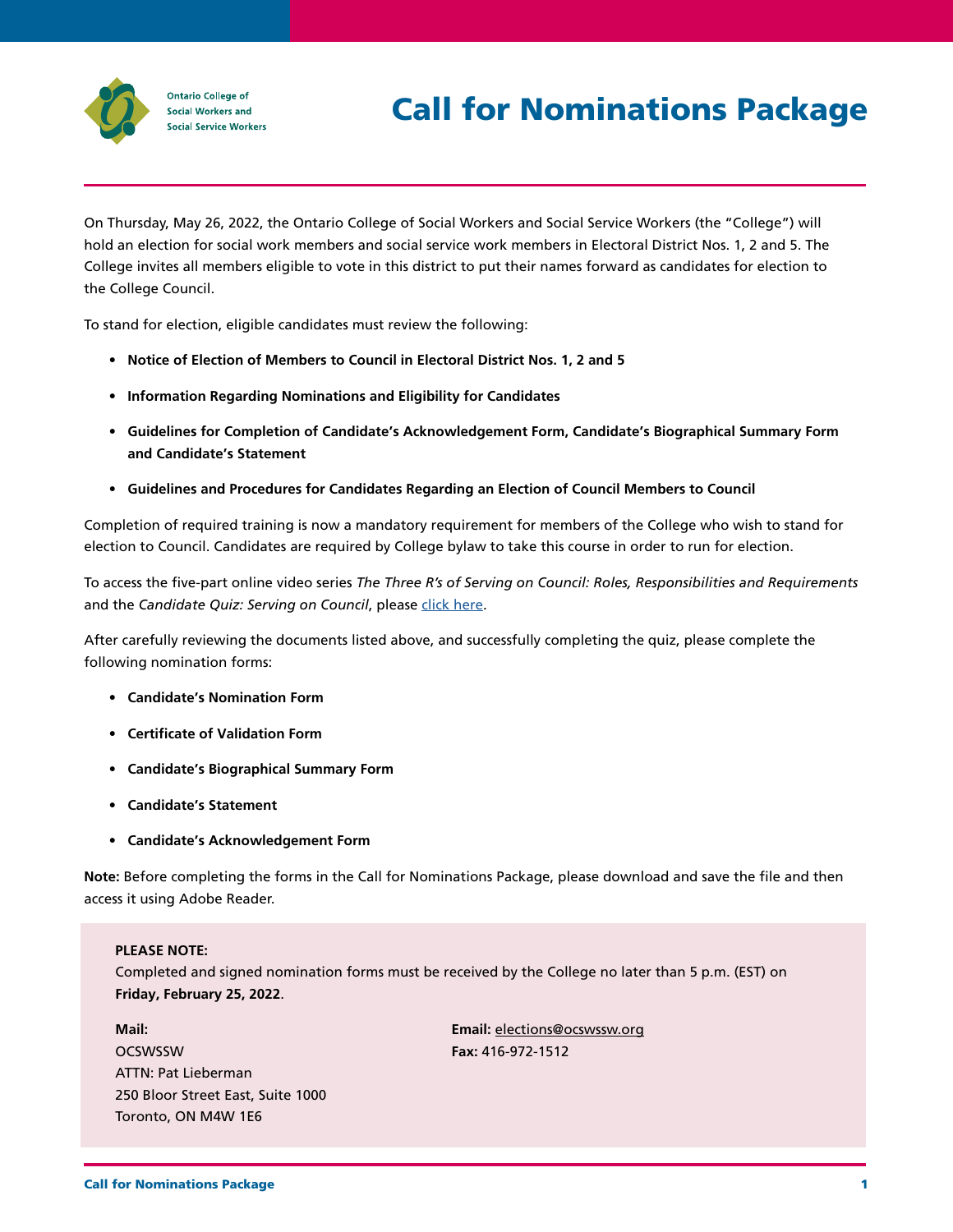

# Notice of Election of Members to Council in Electoral District Nos. 1, 2 and 5

# ELECTION DATE:

Thursday, May 26, 2022

### TIME:

Ballots must be received by the College or submitted electronically in accordance with the voting procedures by no later than 5 p.m. (EDT) on **Thursday, May 26, 2022**.

| <b>SCHEDULE FOR THE 2021 ELECTION OF MEMBERS TO COUNCIL</b> |                                                                                                                                                                                                                                                                                            |  |
|-------------------------------------------------------------|--------------------------------------------------------------------------------------------------------------------------------------------------------------------------------------------------------------------------------------------------------------------------------------------|--|
| Wednesday, January 26, 2022                                 | Notice of Election and Call for Nominations sent to<br>members eligible to vote in the election.                                                                                                                                                                                           |  |
| Friday, February 25, 2022                                   | Deadline by which Nomination Forms (Candidate's<br>Nomination Form, Candidate's Certificate of Validation,<br>Candidate's Biographical Summary Form, Candidate's<br>Statement, Candidate's Acknowledgement Form and<br>Certificate of Quiz Completion) must be received by<br>the College. |  |
| Tuesday, April 26, 2022                                     | Members eligible to vote will be sent:<br>An electronic voting package, including a Ballot,<br>Candidates' Biographical Summaries, Candidates'<br>Statements and an explanation of the voting<br>procedures.                                                                               |  |
| Thursday, May 26, 2022                                      | Election day for members to Council. Voting closes<br>at 5 p.m. $(EDT)$                                                                                                                                                                                                                    |  |

**All ballots must be submitted electronically in accordance with the voting procedures by no later than 5 p.m. (EDT) on Thursday, May 26, 2022.** 



**Ontario College of Social Workers and Social Service Workers**  250 Bloor Street East, Suite 1000, Toronto, Ontario M4W 1E6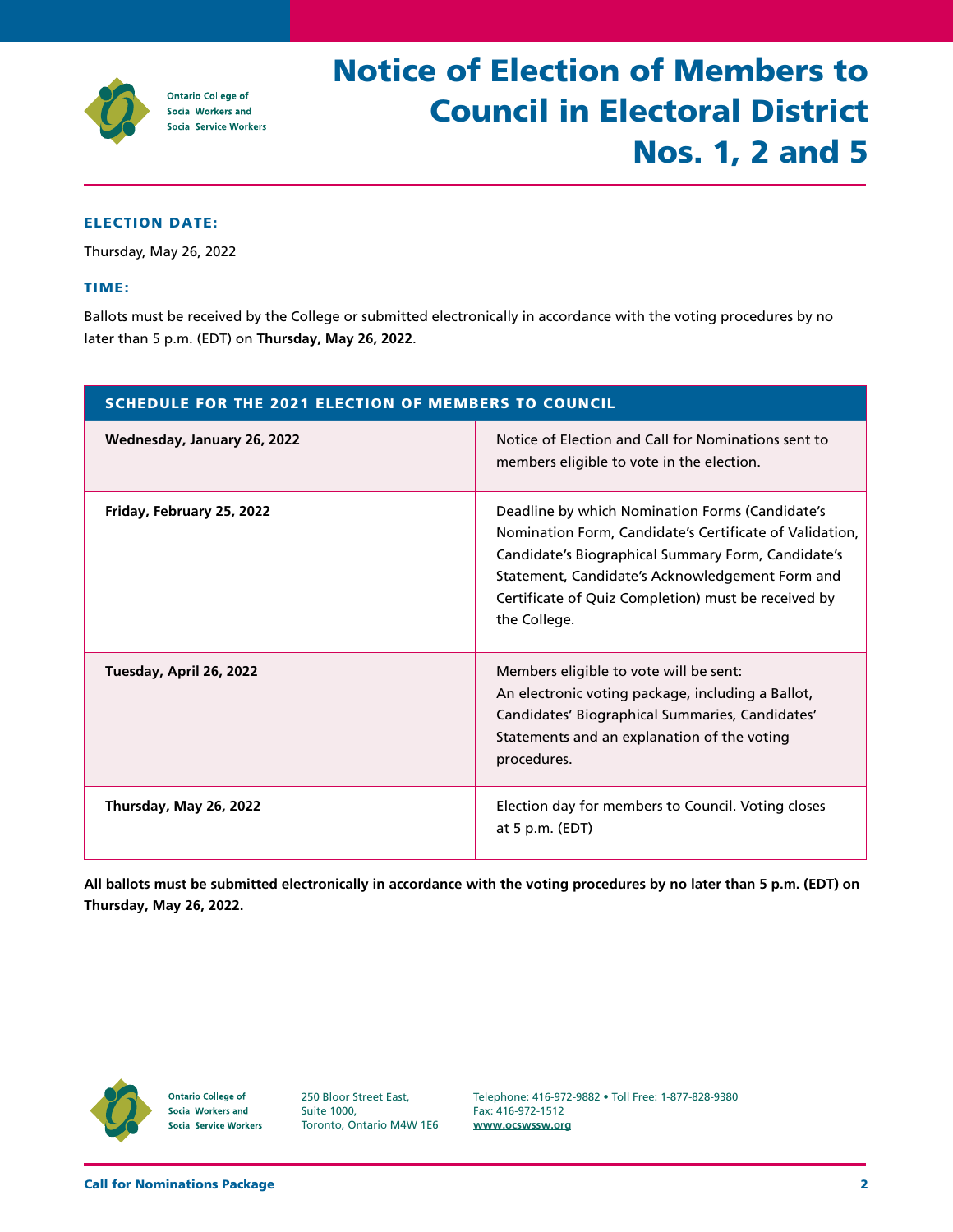

# Information Regarding Nominations and Eligibility

# PLEASE READ CAREFULLY

# HOW TO BE NOMINATED AS A CANDIDATE FOR ELECTION TO COUNCIL

A candidate for election to Council must meet the eligibility requirements (see "Eligibility to Stand for Election" below).

All forms in the Call for Nominations Package must be completed and signed by candidates (where applicable).

 Candidates who meet the eligibility requirements may nominate themselves to stand for election as a member of Council. Candidates must view the five-part video series *The Three R's of Serving on Council: Roles, Responsibilities and Requirements* and successfully complete the *Candidate Quiz: Serving on Council* in order to run for election.

The Call for Nominations Package includes:

- Candidate's Nomination Form
- Certificate of Validation Form
- Candidate's Biographical Summary Form
- Candidate's Statement
- Candidate's Acknowledgement Form
- Certificate of Quiz Completion

# ELIGIBILITY TO STAND FOR ELECTION

A member of the College is eligible to stand for election as a member of Council if, on the date of nomination, the member:

- A. holds a general certificate of registration for social work or social service work; a member is only eligible for nomination in the membership category in which the member holds a general certificate of registration;
- B. is nominated in the electoral district where they practise either social work or social service work OR if the member is not practising or is not practising in Ontario, the member must reside in the electoral district in which the member is nominated;
- C. is not in default of payment of any fees;
- D. does not hold an inactive or retired certificate of registration;
- E. has not had a finding of professional misconduct, incompetence or incapacity against them in the three years preceding the date of nomination;
- F. is not the subject of a disciplinary or incapacity proceeding;
- G. is not the subject of a complaint in the form prescribed by the bylaws, an investigation by the Registrar or a statutory or non-statutory committee of the Council, or an inquiry by the Registrar or a Committee of the Council unless the Chair of the Election Committee has otherwise determined the member is eligible for election;
- H. holds a certificate of registration that has not been revoked or suspended in the six years before the date of nomination as a result of a professional misconduct, incompetence or incapacity proceeding;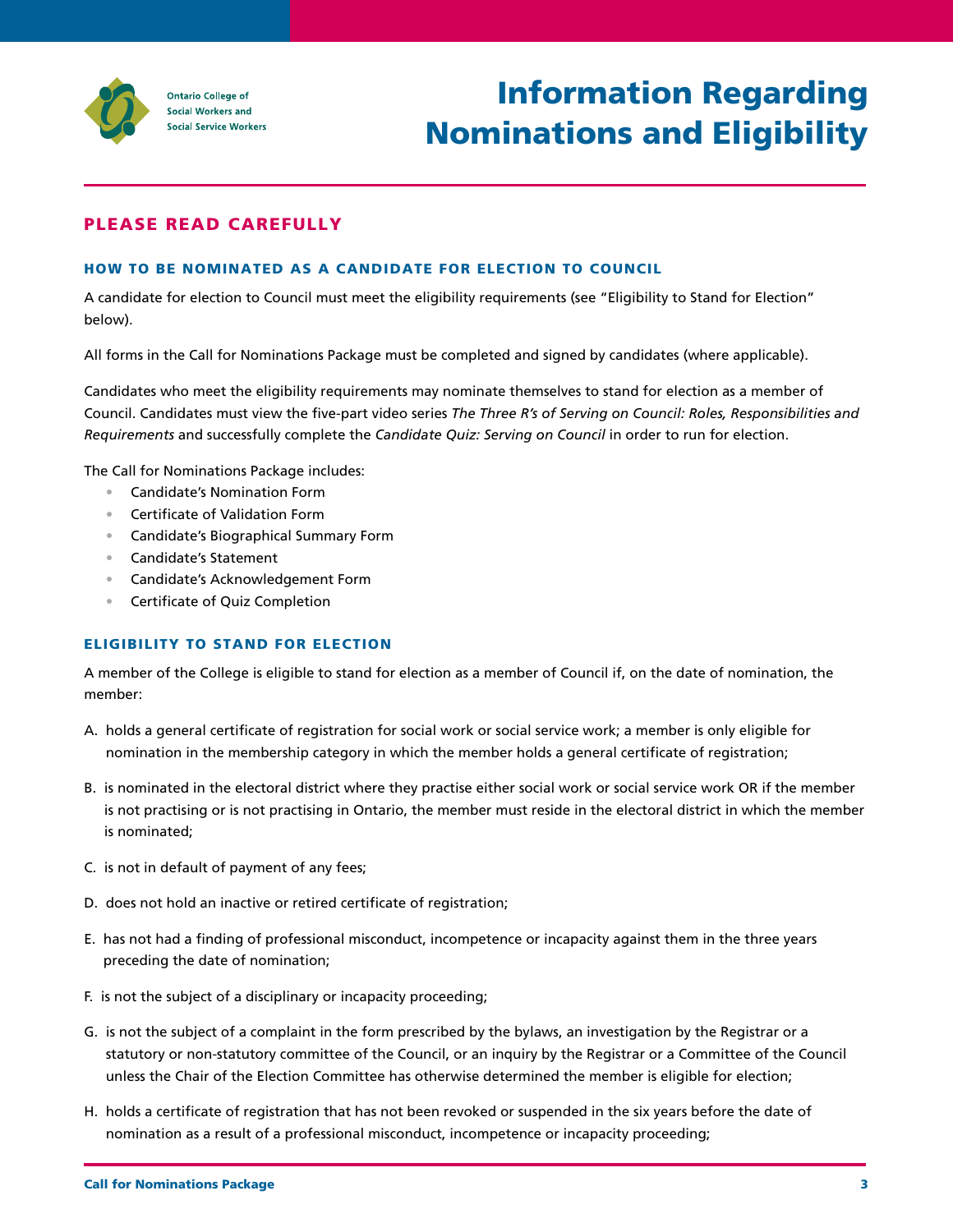- I. holds a certificate of registration that is not subject to a term, condition or limitation arising from a professional misconduct, incompetence or incapacity matter;
- J. is not an employee of the College and has not been an employee of the College in the 12 months prior to the date of nomination;
- K. is not an employee of any professional association involving social work or social service work or an employee of any collective bargaining unit involving social work or social service work and has not been an employee of such professional association or collective bargaining unit in the 12 months prior to the date of nomination;
- L. is not a candidate for a position on, nor a member of, the provincial governing body (including any local chapter) of any professional association involving social work or social service work and has not been a member of such provincial governing body (including any local chapter) in the 12 months prior to the date of nomination;
- M. is not a candidate for a position on, nor a member of, the executive of any collective bargaining unit involving social work or social service work and has not been a member of such executive in the 12 months prior to the date of nomination;
- N. has not served as a Council member for ten consecutive years, unless a period of three years has expired since the end of the Council member's last term of office;
- O. is a Council member and, if re-elected, the Council member would be able to serve for the full term of office without the maximum permitted number of consecutive years of service (that is, ten consecutive years) expiring during that term;
- P. is not a Council member who has previously been disqualified from sitting on Council;
- Q. has not previously been disqualified from sitting on a Committee of the Council;
- R. has not been exempted in 2022 from payment of any portion of the registration fee as provided in Section 3.06 of the Fees By-law;<sup>1</sup> and
- S. has not been exempted in 2022 from payment of any portion of the annual fee as provided in Section 4.07 of the Fees By-law.1

# WHAT IS INVOLVED IN BEING A COUNCIL MEMBER?

- Responsibility for protecting the public interest, rather than representing any particular constituency.
- Attendance at Council meetings and meetings of one or more statutory or non- statutory committees.
- Participation in setting policies which regulate the professions of social work and social service work.
- Responsibility for governing and managing the affairs of the College.
- Responsibility to serve a three (3) year term ending at the first regular Council meeting following the election in May 2025.

<sup>1</sup> Sections 3.06 and 4.07 of the Fees By-law provide an exemption from payment of a portion of the registration fee and a portion of the annual fee to a person who is a member of an out-of-province regulatory authority provided that, among other things, the person agrees to restrict their practice in Ontario exclusively to electronic social work practice to clients in Ontario delivered from outside Ontario.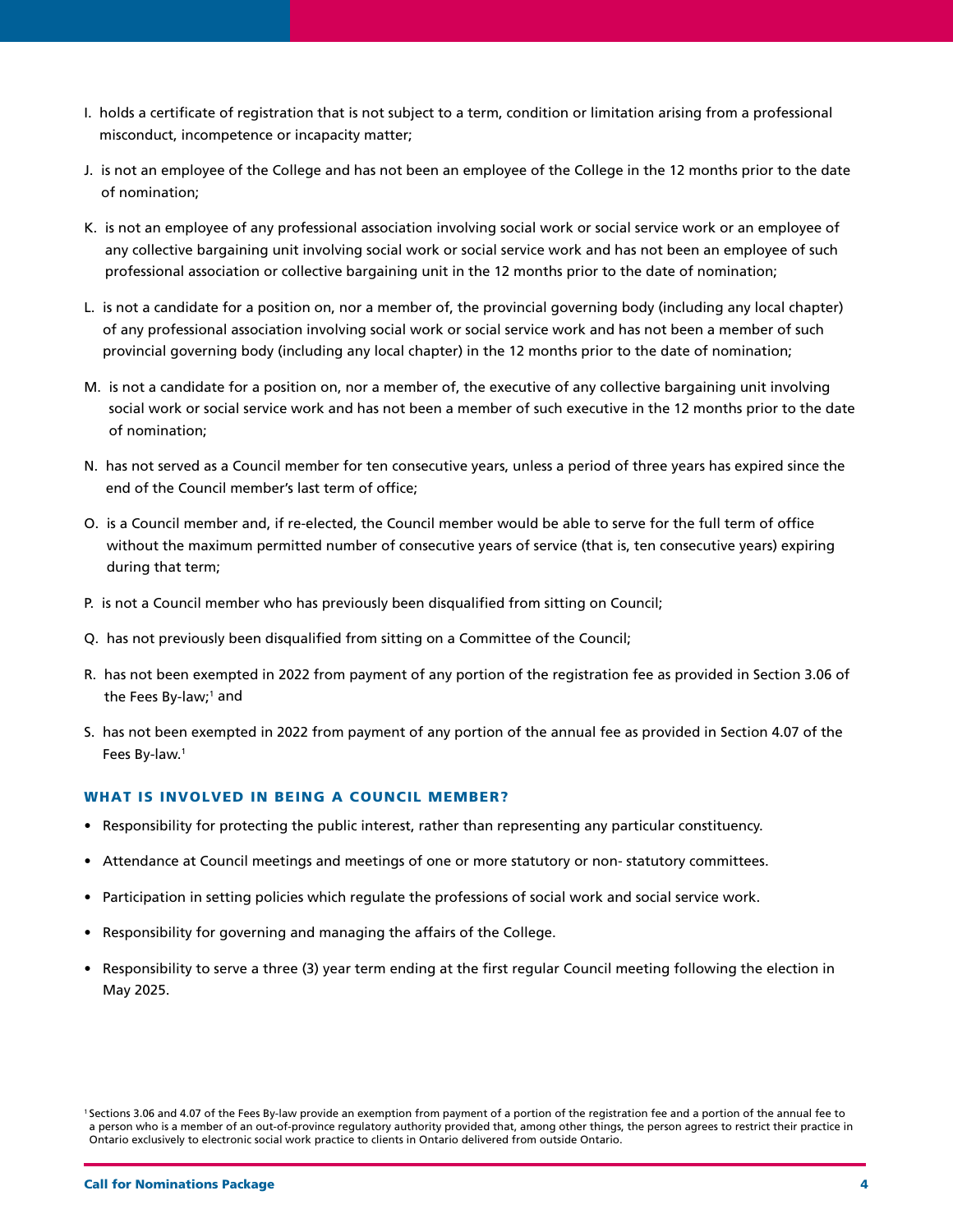#### TIME COMMITMENT:

Council members can anticipate a time commitment of approximately **25 days per year**. This includes Council meetings, committee meetings and preparation time. The time involved varies depending on the committee. In addition, some committees require considerable preparation time at home prior to meetings as well as additional time after a meeting. Council members receive a per diem honorarium and reimbursement of all reasonable related travel, accommodation and meal expenses.

#### WHO IS ELIGIBLE TO VOTE?

A member of the College who is "in good standing" at least 60 days before the election.

• A member is "in good standing" if the member is not in default of payment of the membership fee and if the member's certificate of registration is not suspended.

 In the case of a member who is practising social work or social service work in Ontario, the member may only vote in the electoral district in which, at least 60 days before the election, the member principally practises.

 In the case of a member who is not practising in either social work or social service work or who practises outside Ontario, the member may only vote in the electoral district in which, at least 60 days before the election, the member principally resides.

A social work member may only vote for a social work candidate in the member's electoral district.

A social service work member may only vote for a social service work candidate in the member's electoral district.

If a member holds a certificate of registration for both social work and social service work, they must advise the Registrar of the membership category in which they wish to vote at least 60 days before the election.

# CANDIDATE CHECKLIST

Your Call for Nominations Package must include the following:

Candidate's Nomination Form Completed and Signed by Candidate

Certificate of Validation Form Completed and Signed by Candidate

Candidate's Biographical Summary Form Completed

Candidate's Statement Completed

Candidate's Acknowledgement Form Completed and Signed by Candidate

Certificate of Quiz Completion Signed by Candidate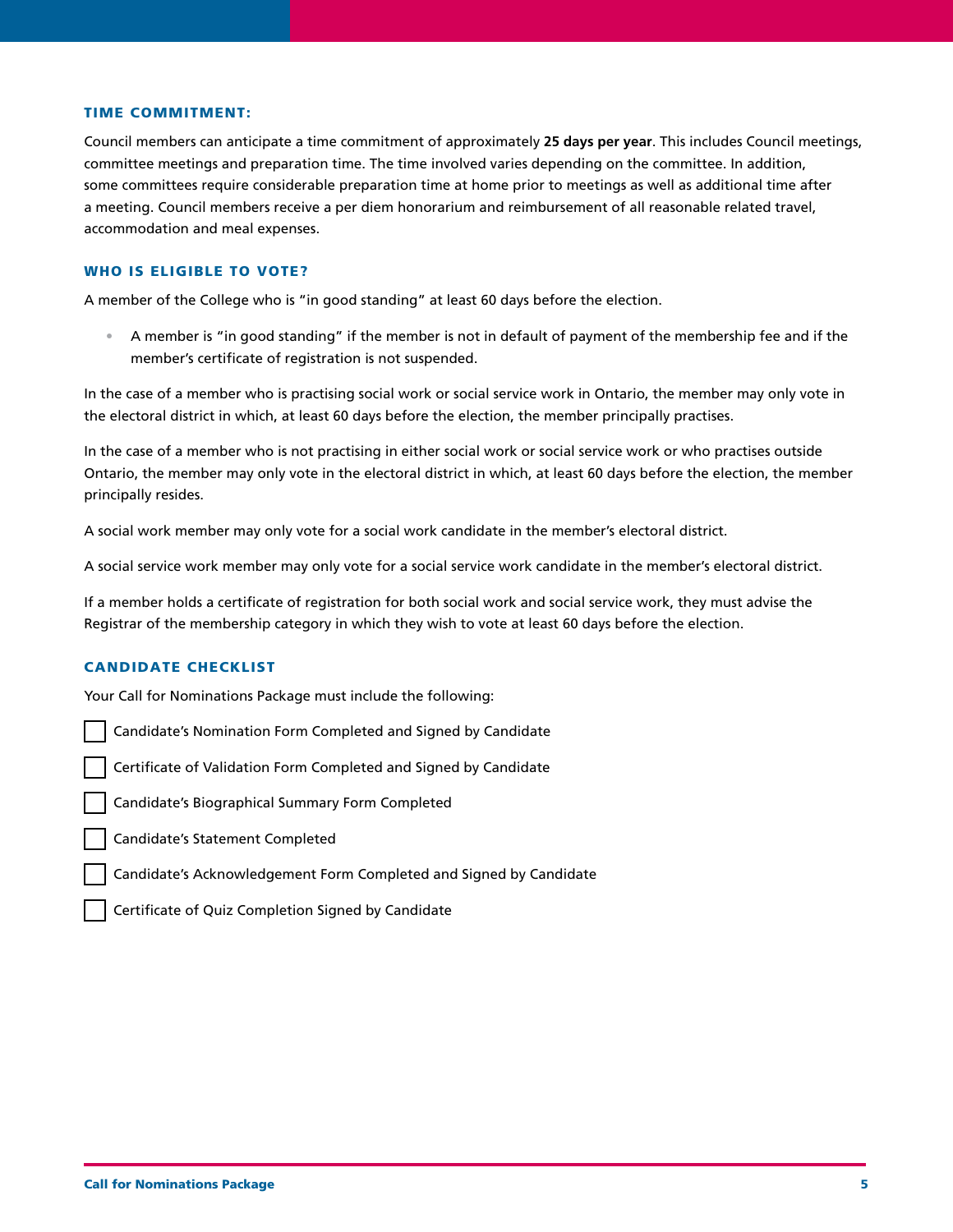The Ontario College of Social Workers and Social Service Workers values and strives to create an inclusive environment which reflects the diversity of the individuals, families and communities served by our members. The College is committed to an inclusive, barrier-free environment/culture. We accommodate the needs of all College members and members of the public under the Ontario Human Rights Code and the *Accessibility for Ontarians with Disabilities Act* (AODA). Please advise Pat Lieberman, to ensure your accessibility needs are accommodated throughout this process.

# PLEASE NOTE:

Completed and signed nomination forms must be received by the College no later than 5 p.m. (EST) on **Friday, February 25, 2022.**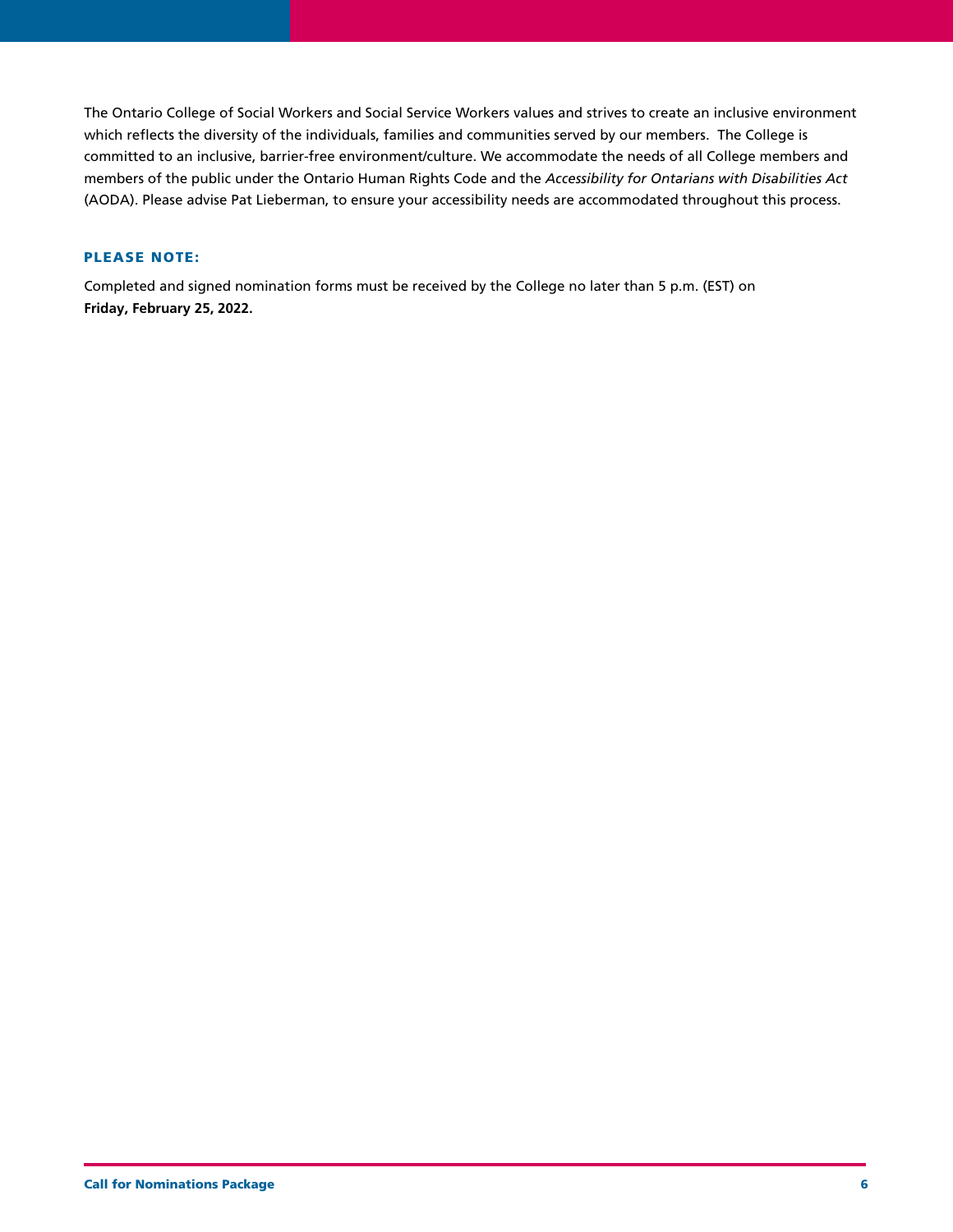

# Guidelines and Procedures for Candidates Regarding an Election of Council Members to Council

# BACKGROUND:

Under the Election Bylaw, the Election Committee of the Ontario College of Social Workers and Social Service Workers (the College) may determine guidelines and procedures for candidates regarding the election including, without limitation, guidelines regarding campaigning and campaign materials and procedures in relation to campaigning and campaign materials.

The College believes that effective communication by candidates with voters will contribute to informed voting decisions. These guidelines and procedures are intended to assist candidates in their outreach to voters.

These guidelines and procedures apply to any communication regarding the election, whether written or oral, whether transmitted by electronic or other means, or whether published or posted on a website or a social media platform (eg. Facebook, Twitter, LinkedIn, Instagram, YouTube) and includes without limitation:

- candidates' statements;
- campaign materials;
- candidates' presentations;
- candidates' speeches; and
- candidates' general decorum during the election period.

### A. Guidelines for Candidates with Respect to their Communications:

- 1. Be respectful, polite, dignified and professional in all communications regarding the election.
- 2. Focus on the College's public protection mandate and avoid statements and/or promises that may conflict with that mandate.
- 3. Emphasize your own qualifications, ideas and the positives that you have to offer, rather than criticizing another candidate's qualifications or any other aspect of their candidacy.
- 4. Rely on and promote information that is both factual and relevant to members making an informed choice.
- 5. Ensure that the words you use are inclusive and respectful, and do not offend any specific group.
- 6. Do not use your outreach to promote a particular agenda, business venture or political platform.
- 7. Do not use the College's logos or any other College-owned images in your campaign materials.
- 8. Review the College's Code of Ethics and Standards of Practice and the *Social Work and Social Service Work Act*  (the Act), regulations and bylaws and ensure that your communications are consistent with them.
- 9. Do not ask College staff to support or endorse your candidacy, or assist with your communication or outreach efforts.

# B. Procedures with respect to Candidates' Communications:

1. On written request by a candidate, the College will provide the candidate with a list of all eligible voters in their electoral district. This list will include the name, business address and business telephone number of the eligible voters in their electoral district.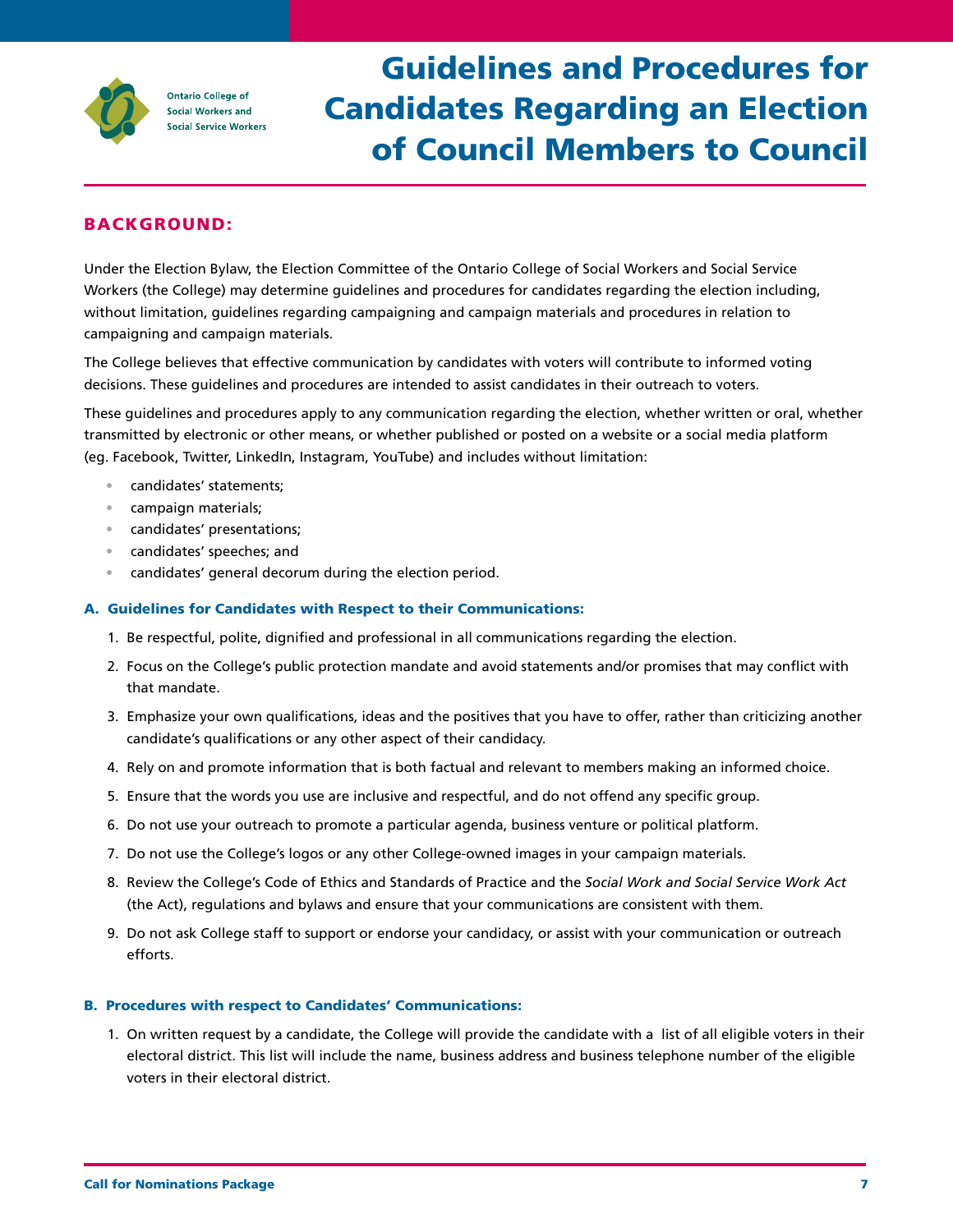### Candidate Statements

- 2. After receipt of candidates' statements, College staff will review them.
- 3. If the Registrar believes that a candidate's statement does not comply with these guidelines and/or procedures, or may be libellous or may be in breach of the College's Code of Ethics or Standards of Practice or the Act, regulations or bylaws, the Registrar may request the candidate to redraft the statement.
- 4. The candidate will be given three (3) business days from the date on which the Registrar's request is sent to submit a redrafted statement to the Registrar.
- 5. If the Registrar does not receive a redrafted statement within three (3) business days or the redrafted statement is not satisfactory to the Registrar, the Registrar may refer the candidate's statement or redrafted statement, as the case may be, to the Election Committee.
- 6. The Election Committee will consider all candidates' statements and redrafted statements that are referred to it and, in respect of each such candidate's statement, will,
	- a) approve the candidate's statement; or
	- b) if the Election Committee is of the opinion that the candidate's statement does not comply with these guidelines and/or procedures or may be libellous or may be in breach of the College's Code of Ethics or Standards of Practice or the Act, regulations or bylaws,
		- i. provide the candidate a written explanation for its concerns regarding the candidate's statement, and
		- ii. advise the candidate that the candidate may submit a redrafted statement or make written submissions to the Election Committee, or both, provided that the candidate does so within three (3) business days from the date on which the Election Committee's advice is sent.
- 7. The Election Committee will consider all redrafted candidates' statements and any submissions that are submitted in accordance with paragraph 6 of this Section B, and, in respect of each such candidate's statement, will,
	- a) approve the candidate's statement; or
	- b) if the Election Committee is of the opinion that the candidate's statement does not comply with these guidelines and/or procedures or may be libellous or may be in breach of the College's Code of Ethics or Standards of Practice or the Act, regulations or bylaws,
		- i. provide the candidate a written explanation for its concerns regarding the candidate's statement, and
		- ii. advise the candidate that no candidate's statement shall be provided with the ballot used to vote in the election.

#### Candidate Materials and Campaigning

- 8. If the Registrar becomes aware that a candidate's materials and/or campaigning do not comply with these guidelines and/or procedures or may be libellous or may be in breach of the College's Code of Ethics or Standards of Practice or the Act, regulations or bylaws, the Registrar may advise the candidate of the concern(s) and provide the candidate with an opportunity to address the concern(s).
- 9. If the candidate does not address the concern(s) to the satisfaction of the Registrar within the time specified by the Registrar, the Registrar may refer the matter to the Election Committee.
- 10. The Election Committee will consider any matter referred to it by the Registrar under paragraph 9 of this Section B.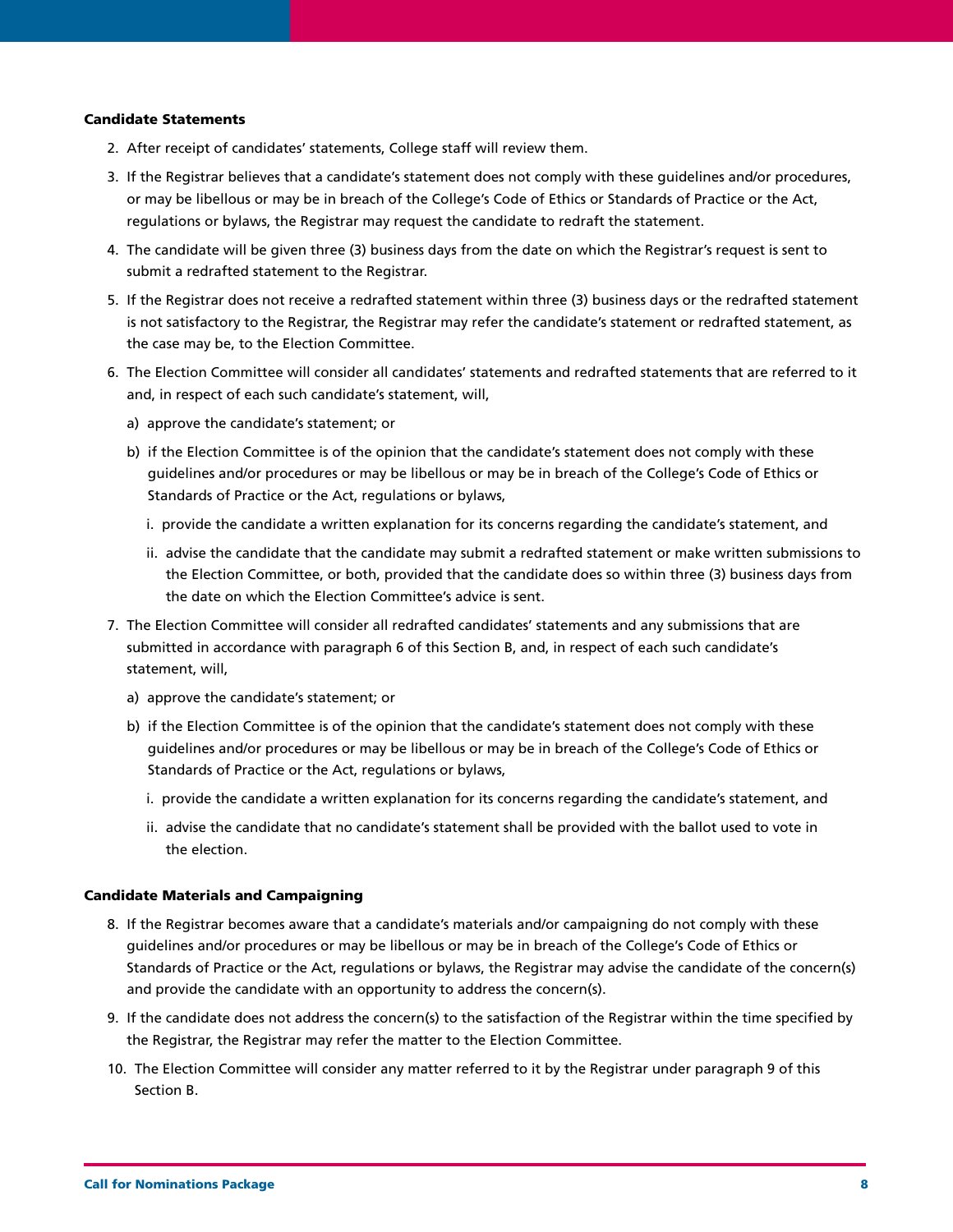- 11. If the Election Committee believes that the candidate's materials and/or campaigning do not comply with the guidelines and/or procedures or may be libellous or may be in breach of the College's Code of Ethics or Standards of Practice or the Act, regulations or bylaws, the Election Committee will provide the candidate with a written explanation for its concern(s), and inform the candidate that the candidate may advise the Election Committee of the action taken by the candidate to address the concern(s) or make a written submission to the Election Committee regarding the matter, or both, within the time specified by the Election Committee.
- 12. The Election Committee will consider any submission by the candidate received within the time specified by the Election Committee and any action taken by the candidate to address the concern(s) within the time specified by the Election Committee and determine whether the candidate has addressed the concern(s) to its satisfaction.
- 13. If the Election Committee determines that, in its opinion, the action taken by the candidate does not address the concern(s) to its satisfaction and the candidate's materials and/or campaigning do not comply with these guidelines and/or procedures, or may be libellous or may be in breach of the College's Code of Ethics or Standards of Practice or the Act, regulations or bylaws, it may determine, in its sole discretion, that the candidate has ceased to be eligible to stand for election.
- 14. In making the determination under paragraph 13 of this Section B, the Election Committee should consider:
	- a) the seriousness of the concern(s) regarding the candidate's materials and/or campaigning;
	- b) whether the candidate's conduct was intentional or inadvertent;
	- c) whether there is reason to believe that the concern(s) regarding the candidate's materials and/or campaigning may affect the results of the election; and
	- d) such other factors as the Election Committee considers appropriate.
- 15. The Election Committee may obtain legal advice before making any decision under these guidelines and procedures.
- 16. Nothing in these guidelines and procedures precludes the College, including the Registrar and the President, from taking any other action authorized by the Act, regulations, bylaws or policies or procedures of the College or bylaw.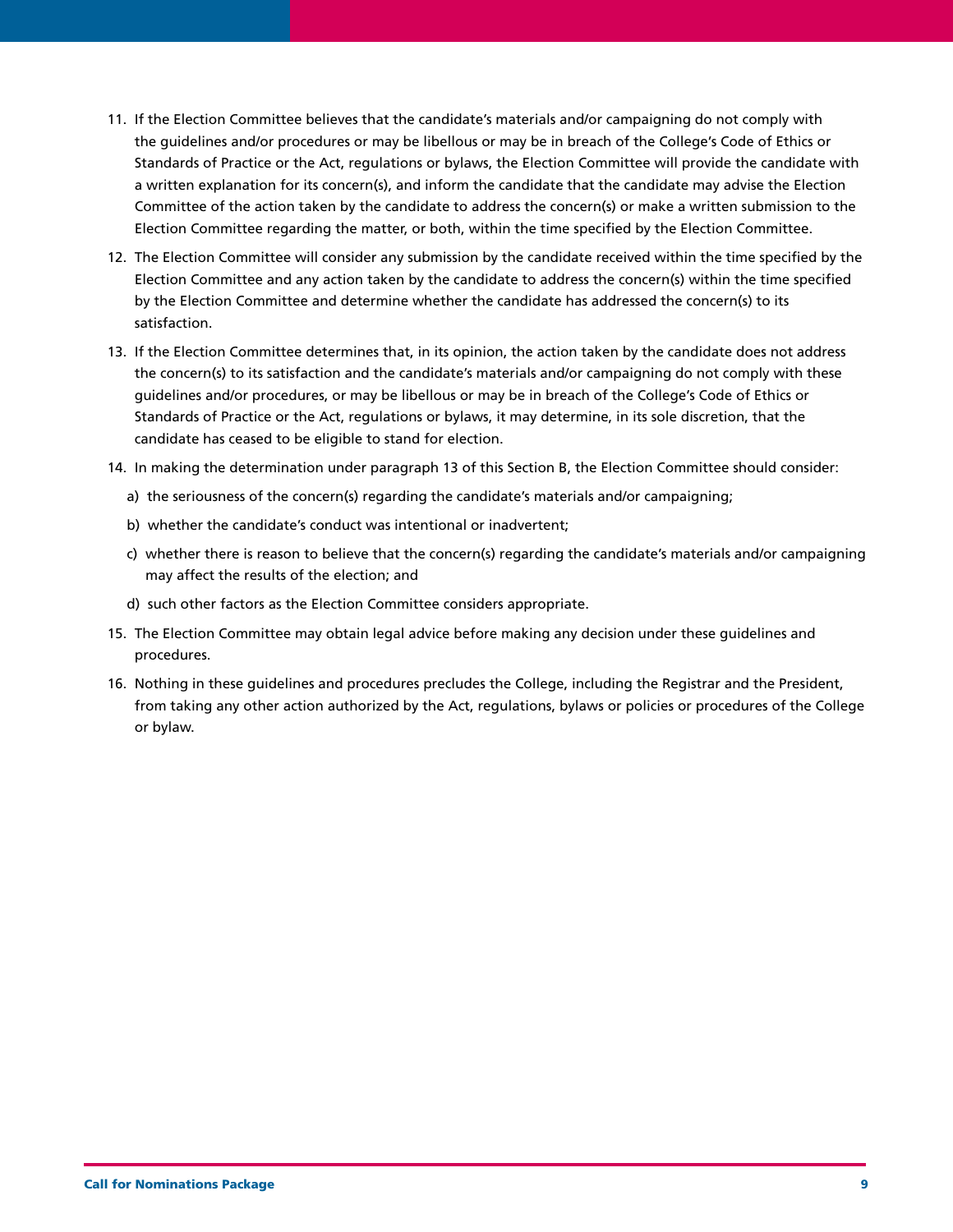

# Guidelines for Completion of Candidate's Acknowledgement Form, Candidate's Biographical Summary Form and Candidate's Statement

Your Candidate's Biographical Summary Form and Candidate's Statement, along with those of other candidates, will be made available online on a site to which members will have access for purposes of the election. Please take the time to complete these forms carefully.

These guidelines were developed by the Election Committee to assist candidates. If you require further assistance, please contact Pat Lieberman at the College office [plieberman@ocswssw.org](mailto:plieberman%40ocswssw.org?subject=).

# GENERAL INSTRUCTIONS

Type or print clearly.

Do not use abbreviations; always spell out the names of organizations in full.

The completed Candidate's Biographical Summary Form and Candidate's Statement will be presented **as is** in the information provided to voters. Should you provide additional sheets of personal information, they **will not** be included with the information provided to voters.

If you wish to submit the Candidate's Biographical Summary Form and the Candidate's Statement (or either of them) in both English and French, both the English and the French versions will be included with the information provided to members.

The College will not translate the completed Candidate's Biographical Summary Form or the Candidate's Statement into English or French. If you would like to do so, you may provide the completed documents in both languages and they will be presented **as is** in the information provided to voters.

Please do not bend or fold the Candidate's Biographical Summary Form or the Candidate's Statement as they will be scanned and made available online to voters, **as is** with the voting package.

Please Note: Documents sent to the College by fax will be accepted, however, the quality of a faxed document may be inferior. All documents will be scanned and made available online to voters, **as is**.

# CANDIDATE'S BIOGRAPHICAL SUMMARY FORM

#### Education

Under education, include programs for which a degree, diploma or certificate was achieved.

You may include programs not directly related to social work or social service work for which a degree, diploma or certificate was achieved.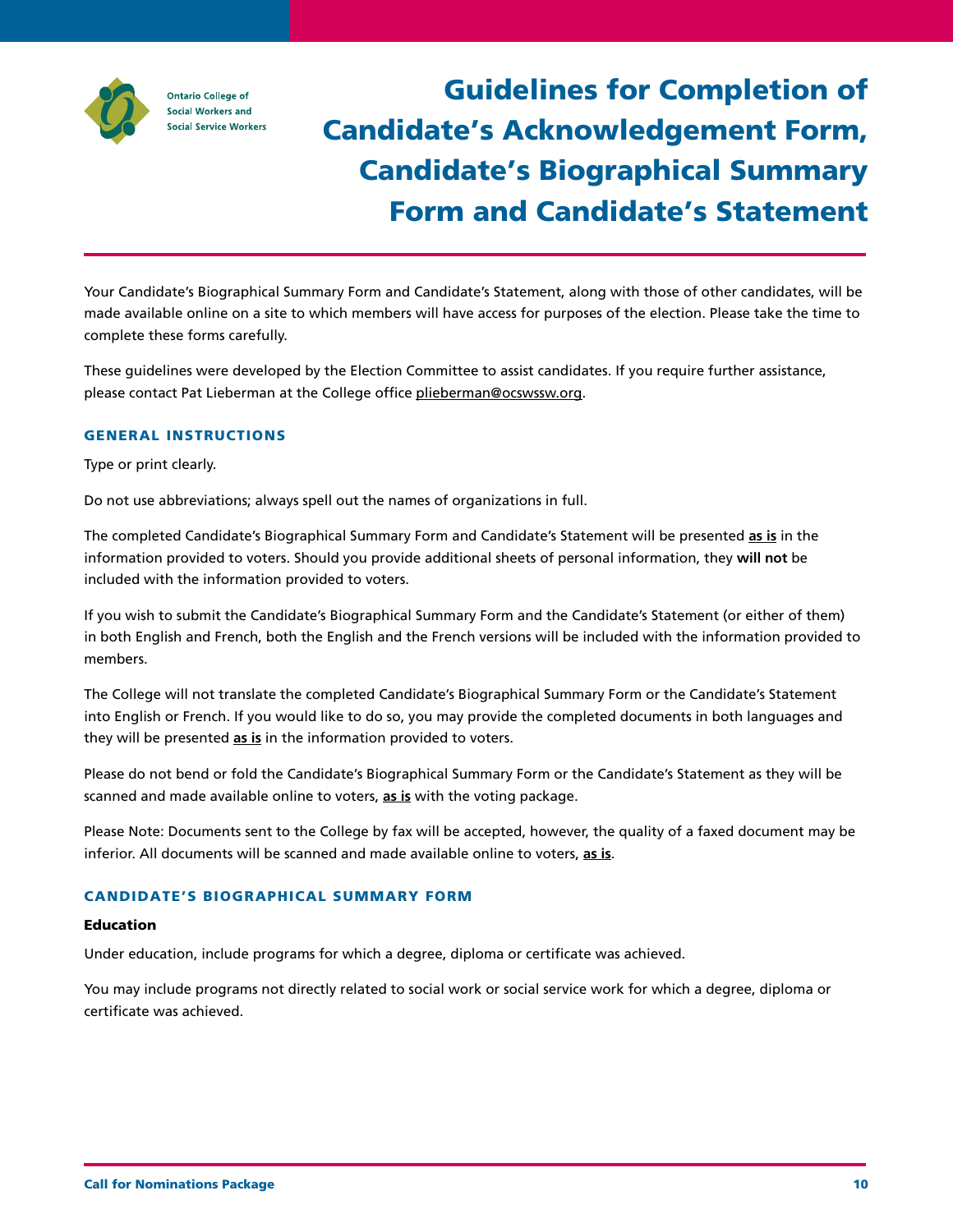#### Employment

 Please list the position you hold at the time of completion of the form. Then list positions held prior to your current position, beginning with the most recent employment first. Under "Position", include specifics (e.g. manager, supervisor, educator, practitioner). Please limit the history to the past 7 years, unless you held a position you consider of particular importance prior to that period.

Under "Area of Practice" include specifics (e.g. research, management, clinical, specialty).

 Under "Dates" list years (e.g. 1998–1999) unless a position began and terminated within one year (e.g. June 1990–September 1990).

### Professional Memberships and Volunteer Work

Include participation in organizations (associations, interest groups) related to social work or social service work.

 List in reverse chronological order with the most recent first. Limit the listing to the previous five years unless you held a position that you considered particularly important prior to that period.

#### CANDIDATE'S STATEMENT

 The Candidate's Statement should not exceed 200 words. Your statement should include your reasons for running as a candidate for Council, and any other information which may assist voters in making an informed choice when electing members to Council.

 Subject to the next two sentences, statements will appear as submitted. If your statement exceeds the 200-word limit, the College reserves the right to edit your statement so that it will conform to the 200-word limit. The Election Committee may require you to redraft your statement if, in its opinion, the statement does not comply with any guidelines and/or procedures for candidates regarding the election, may be libelous, or may be in breach of the College's Code of Ethics or Standards of Practice or the *Social Work and Social Service Work Act*, regulations or bylaws or guidelines and procedures for candidates regarding an election.

 If your Candidate's Biographical Summary Form and Candidate's Statement are not received by the due date, "No Information Received" will appear under your name on the ballot.

#### CANDIDATE'S ACKNOWLEDGEMENT FORM

Sign and date the Candidate's Acknowledgement Form.

 The signed Candidate's Acknowledgement Form will be retained by the College but will not form part of the information that is made available to members online.

#### DEADLINES

The deadline for receipt of the completed and signed Candidate's Acknowledgement Form, Certificate of Quiz Completion Signed by Candidate, Certificate of Validation Form, Candidate's Biographical Summary Form and Candidate's Statement at the College is no later than 5 p.m. (EST) on **Friday, February 25, 2022.**



**Ontario College of** Social Workers and **Social Service Workers** 

250 Bloor Street East, Suite 1000, Toronto, Ontario M4W 1E6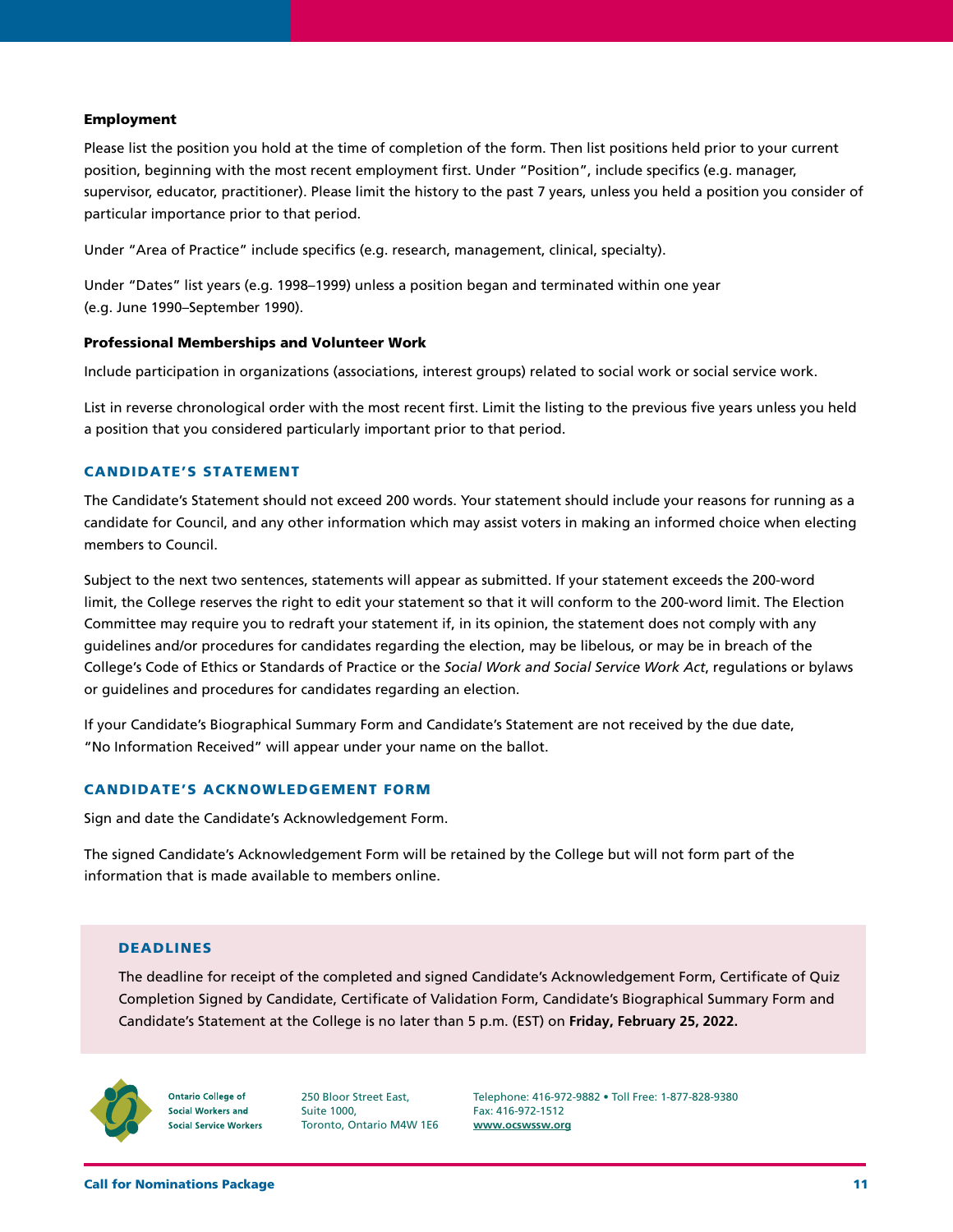

# Candidate's Nomination Form 2022

| L.                                                                                                                                                                                                                                 | (Print name of candidate), the undersigned (2008) 2009 (2008) 2009 (2008) 2009 (2008) 2009 (2008) 2009 (2008)           |
|------------------------------------------------------------------------------------------------------------------------------------------------------------------------------------------------------------------------------------|-------------------------------------------------------------------------------------------------------------------------|
|                                                                                                                                                                                                                                    | member of the Ontario College of Social Workers and Social Service Workers, holding a general certificate of            |
| on May 26, 2022.                                                                                                                                                                                                                   | work) hereby nominate myself as a candidate for election in election in Electoral District _____ to the College Council |
| This nomination will stand until the date of election: May 26, 2022.                                                                                                                                                               |                                                                                                                         |
| <b>Candidate's Business Address:</b>                                                                                                                                                                                               |                                                                                                                         |
|                                                                                                                                                                                                                                    |                                                                                                                         |
|                                                                                                                                                                                                                                    |                                                                                                                         |
|                                                                                                                                                                                                                                    | If you are not currently engaged in practice, please provide your home address and phone number below:                  |
|                                                                                                                                                                                                                                    |                                                                                                                         |
|                                                                                                                                                                                                                                    |                                                                                                                         |
|                                                                                                                                                                                                                                    |                                                                                                                         |
| <b>Cell Phone No:</b> The Contract of the Contract of the Contract of the Contract of the Contract of the Contract of the Contract of the Contract of the Contract of the Contract of the Contract of the Contract of the Contract |                                                                                                                         |
|                                                                                                                                                                                                                                    |                                                                                                                         |
|                                                                                                                                                                                                                                    |                                                                                                                         |
| <b>PLEASE NOTE:</b><br>Friday, February 25, 2022.                                                                                                                                                                                  | Completed and signed nomination forms must be received by the College no later than 5 p.m. (EST) on                     |
| Mail:<br><b>OCSWSSW</b><br><b>ATTN: Pat Lieberman</b><br>250 Bloor Street East, Suite 1000<br>Toronto, ON M4W 1E6                                                                                                                  | Email: elections@ocswssw.org<br>Fax: 416-972-1512                                                                       |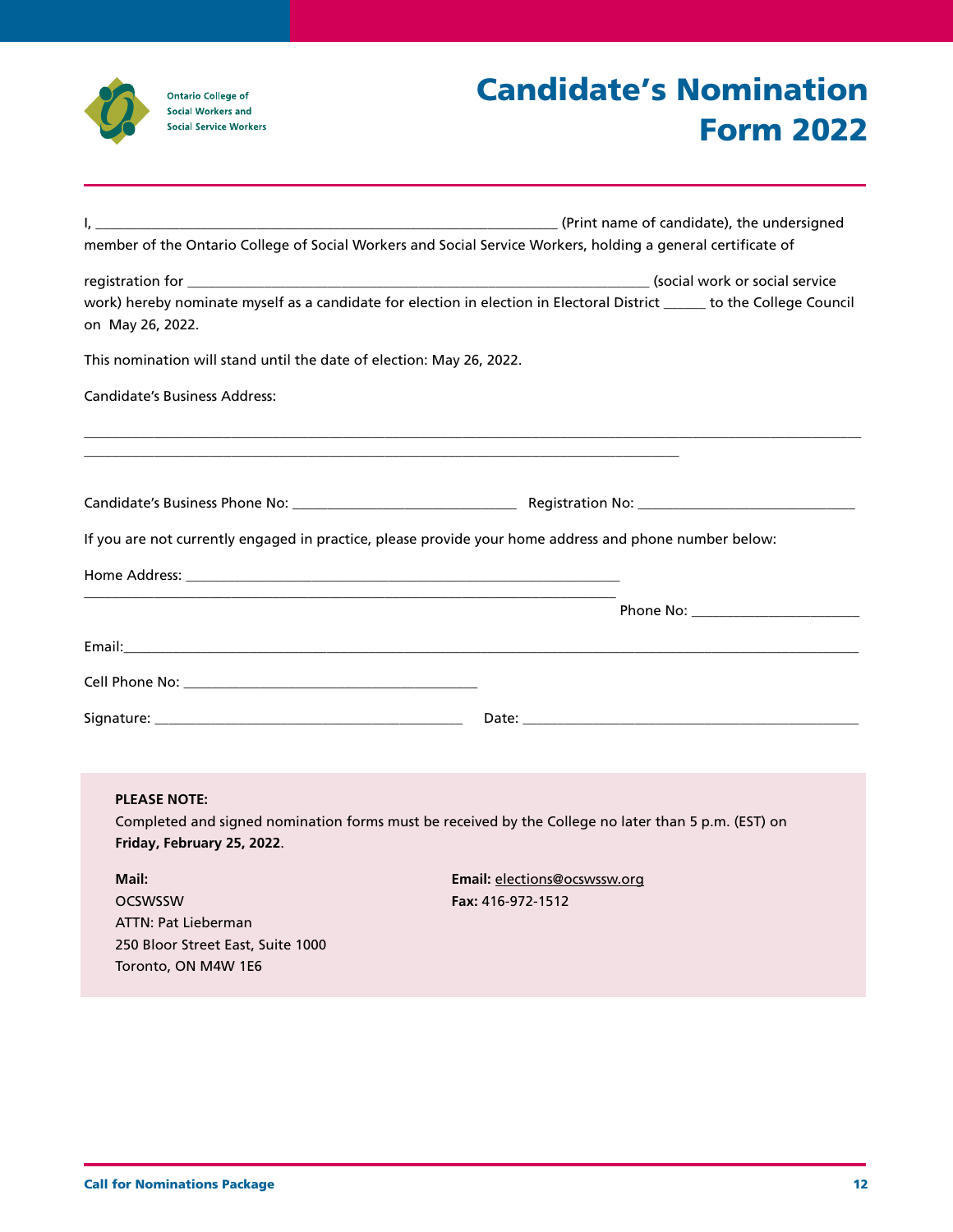

# Candidate's Certificate of Validation Form 2022

# RESPECTING ELIGIBILITY TO SERVE ON THE COLLEGE COUNCIL

\_\_\_\_\_\_\_\_\_\_\_\_\_\_\_\_\_\_\_\_\_\_\_\_\_\_\_\_\_\_\_\_\_\_\_\_\_\_\_\_\_\_\_\_\_\_\_\_\_\_\_\_\_\_\_\_\_\_\_\_\_\_\_\_\_\_ (Print name of candidate) I, , hereby certify that:

(Print name of employer and address of place or, if self-employed, print address of place of practice) **A.** I am currently practising as a **Social worker** or **Social service worker** (indicate which applies) at:

#### OR

(Print address of place of residence) at: **B.** I am not currently practising as a **social worker** or **social service worker** (indicate which applies) and I reside

\_\_\_\_\_\_\_\_\_\_\_\_\_\_\_\_\_\_\_\_\_\_\_\_\_\_\_\_\_\_\_\_\_\_\_\_\_\_\_\_\_\_\_\_\_\_\_\_\_\_\_\_\_\_\_\_\_\_\_\_\_\_\_\_\_\_\_\_\_\_\_\_\_\_\_\_\_\_\_\_\_\_\_\_\_\_\_\_\_\_\_\_\_\_\_\_\_\_\_\_\_\_\_\_\_\_\_\_\_\_\_

 $\bot$  , and the state of the state of the state of the state of the state of the state of the state of the state of the state of the state of the state of the state of the state of the state of the state of the state of th

in the following city, town or municipality (print city, town or municipality): \_\_\_\_\_\_\_\_\_\_\_\_\_\_\_\_\_\_\_\_\_\_\_\_\_\_\_\_\_\_

### Furthermore:

- **•** I hold a general certificate of registration in the category of **Social worker** or **Social service worker** (indicate which applies).
- I am not in default of the payment of any fees.
- I am not the subject of any disciplinary or incapacity proceeding.
- I am not the subject of a complaint in the form prescribed by the bylaws, an investigation by the Registrar or a statutory or non-statutory committee of the Council (Committee of the Council), or an inquiry by the Registrar or a Committee of the Council unless the Chair of the Election Committee has otherwise determined I am eligible for election.
- There has not been a finding of professional misconduct, incompetence or incapacity against me in the three years preceding the date of this nomination.
- My certificate of registration has not been revoked or suspended in the six years preceding the date of this nomination as a result of a professional misconduct, incompetence or incapacity proceeding.
- My certificate of registration is not subject to any term, condition or limitation arising from a professional misconduct, incompetence or incapacity matter.
- I am not an employee of the College and have not been an employee of the College in the 12 months prior to the date of this nomination.
- I am not an employee of any professional association involving social work or social service work or an employee of any collective bargaining unit involving social work or social service work and have not been an employee of such professional association or collective bargaining unit in the 12 months prior to the date of this nomination.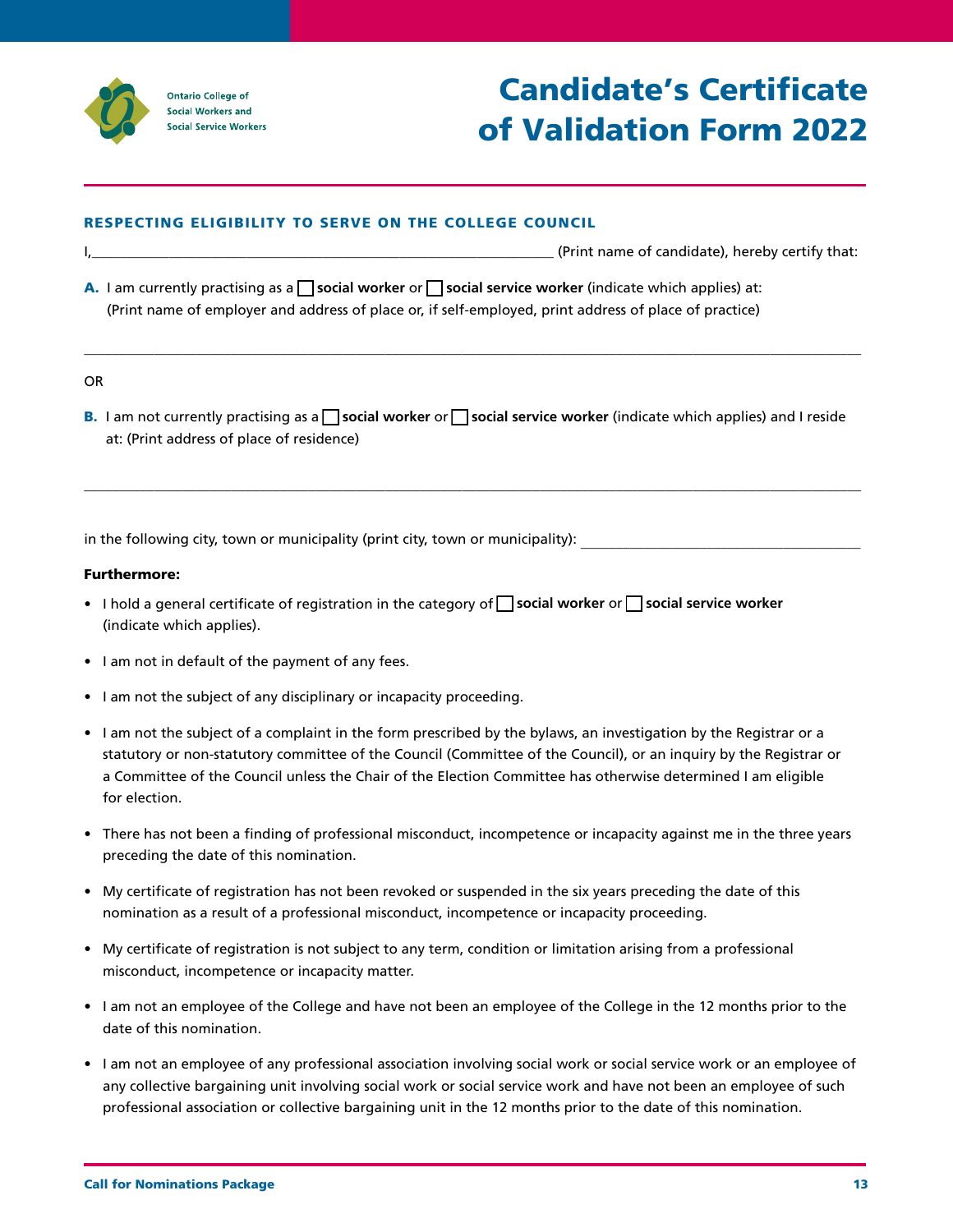- I am not a candidate for a position on, nor a member of, the provincial governing body (including any local chapter) of any professional association involving social work or social service work and have not been a member of such provincial governing body (including any local chapter) in the 12 months prior to the date of this nomination.
- I am not a candidate for a position on, nor a member of, the executive of any collective bargaining unit involving social work or social service work and have not been a member of such executive in the 12 months prior to the date of this nomination.
- I have not served as a Council member for ten consecutive years, unless a period of three years has expired since the end of my last term of office.
- I am not a Council member who has previously been disqualified from sitting on a Committee of the Council.
- I am not a Council member who has previously been disqualified from sitting on Council.
- I have not been exempted in 2022 from payment of any portion of the registration fee as provided in Section 3.06 of the Fees Bylaw. 1
- I have not been exempted in 2022 from payment of any portion of the annual fee as provided in Section 4.07 of the Fees Bylaw. 1

Please check the statement that applies:

I am not a Council member.

I am a Council member and, if re-elected, I would be able to serve for the full term of office without the maximum permitted number of consecutive years of service (that is, ten consecutive years) expiring during that term.

I hereby certify that the Ontario College of Social Workers and Social Service Workers will be relying upon this validation as evidence of my eligibility to serve as a Council member on the College Council.

Date Signature

\_\_\_\_\_\_\_\_\_\_\_\_\_\_\_\_\_\_\_\_\_\_\_\_\_\_\_\_\_\_\_\_\_\_\_\_\_\_\_\_\_\_ \_\_\_\_\_\_\_\_\_\_\_\_\_\_\_\_\_\_\_\_\_\_\_\_\_\_\_\_\_\_\_\_\_\_\_\_\_\_\_\_\_\_\_\_

1 Sections 3.06 and 4.07 of the Fees By-law provide an exemption from payment of a portion of the registration fee and a portion of the annual fee to a person who is a member of an out-of-province regulatory authority provided that, among other things, the person agrees to restrict their practice in Ontario exclusively to electronic social work practice to clients in Ontario delivered from outside Ontario.

#### **PLEASE NOTE:**

Completed and signed nomination forms must be received by the College no later than 5 p.m. (EST) on **Friday, February 25, 2022**.

**Mail: Email:** elections@ocswssw.org OCSWSSW **Fax:** 416-972-1512 ATTN: Pat Lieberman 250 Bloor Street East, Suite 1000 Toronto, ON M4W 1E6



**Ontario College of** Social Workers and **Social Service Workers** 

250 Bloor Street East, Suite 1000, Toronto, Ontario M4W 1E6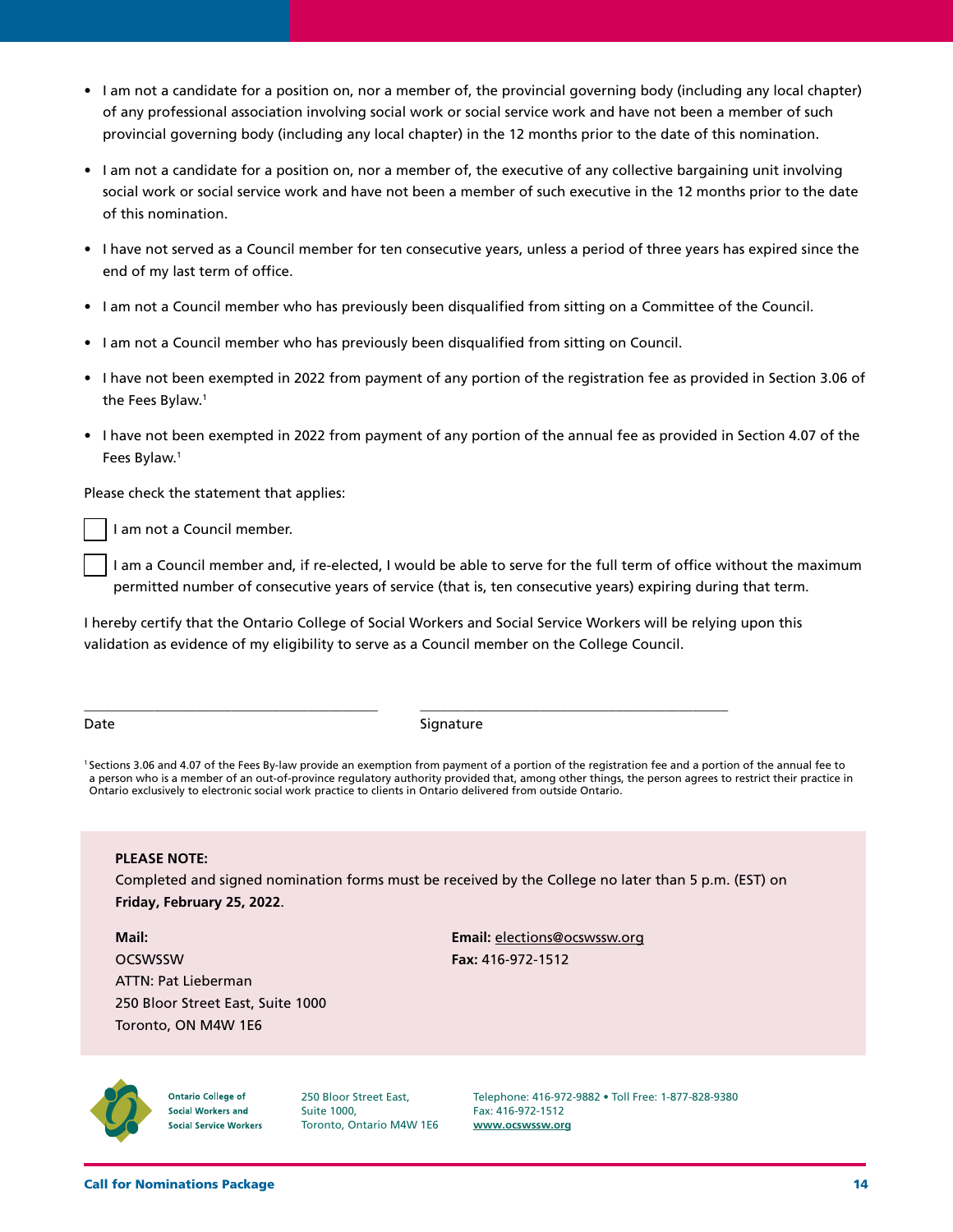

# CANDIDATE'S NAME:

EDUCATION (In chronological order, beginning with post-secondary school education)

| Degree, Diploma, Certificate | <b>Educational Institution</b> |
|------------------------------|--------------------------------|
|                              |                                |
|                              |                                |
|                              |                                |
|                              |                                |
|                              |                                |

| Position | Agency | <b>Dates</b> |
|----------|--------|--------------|
|          |        |              |
|          |        |              |
|          |        |              |
|          |        |              |
|          |        |              |

 $\sim$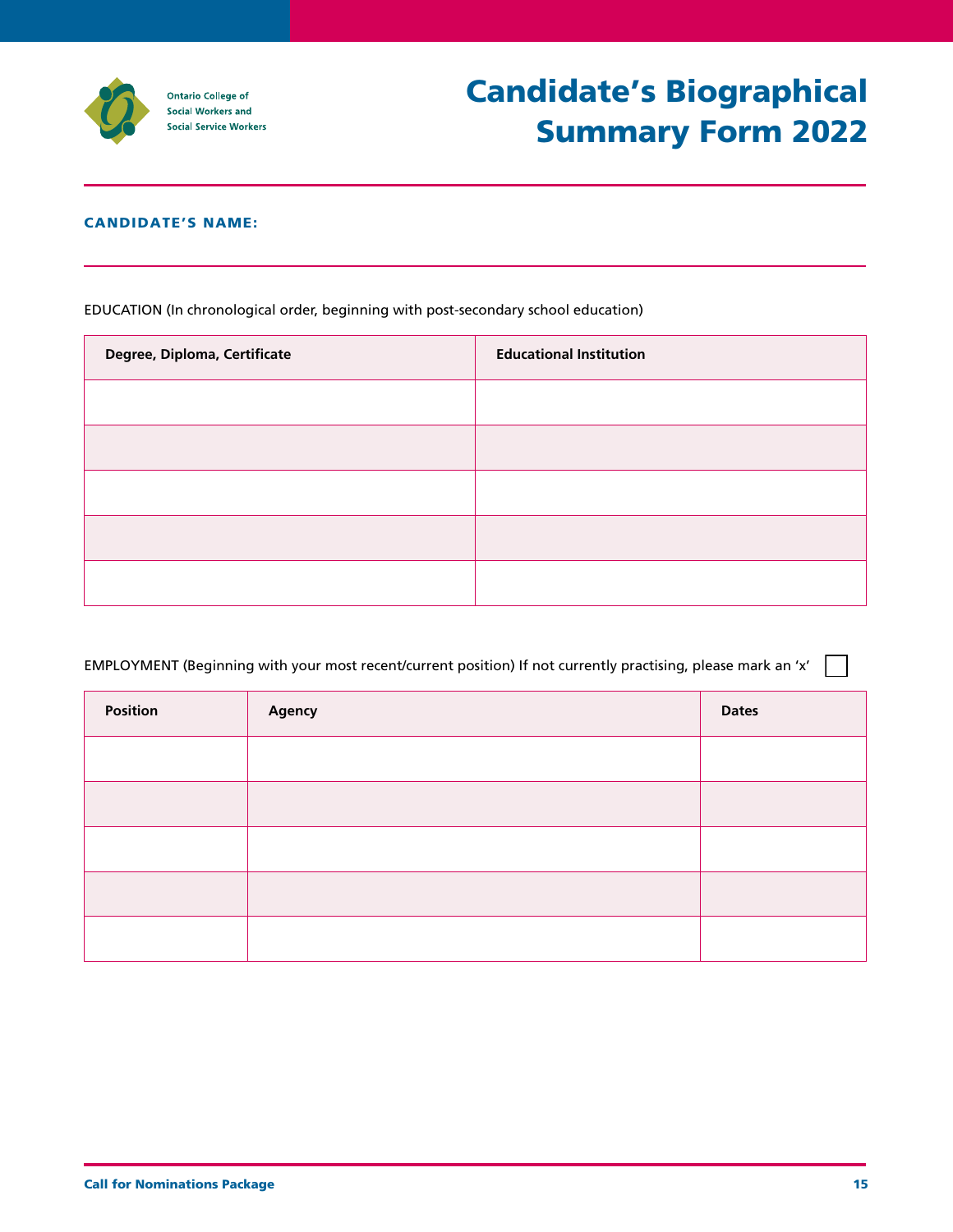#### PROFESSIONAL MEMBERSHIPS AND VOLUNTEER WORK

| Position | Agency | <b>Dates</b> |
|----------|--------|--------------|
|          |        |              |
|          |        |              |
|          |        |              |
|          |        |              |
|          |        |              |

### **PLEASE NOTE:**

Completed and signed nomination forms must be received by the College no later than 5 p.m. (EST) on **Friday, February 25, 2022**.

**Mail: Email:** elections@ocswssw.org OCSWSSW **Fax:** 416-972-1512 ATTN: Pat Lieberman 250 Bloor Street East, Suite 1000 Toronto, ON M4W 1E6



**Ontario College of Social Workers and Social Service Workers** 

250 Bloor Street East, Suite 1000, Toronto, Ontario M4W 1E6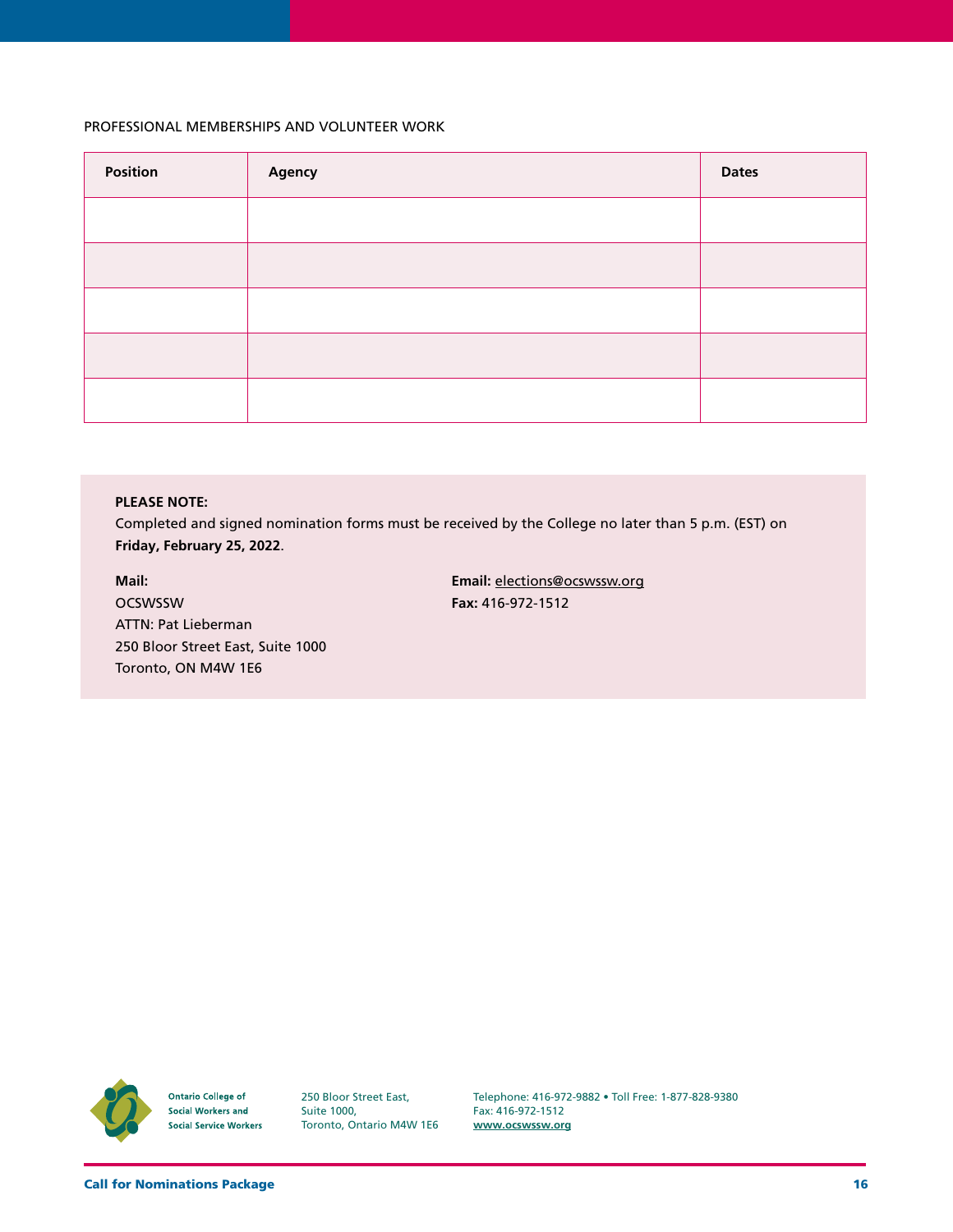

\_\_\_\_\_\_\_\_\_\_\_\_\_\_\_\_\_\_\_\_\_\_\_\_\_\_\_\_\_\_\_\_\_\_\_\_\_\_\_\_\_\_\_\_\_\_\_\_\_\_\_\_\_\_\_\_\_\_\_\_\_\_\_

#### Name

The Candidate's Statement should not exceed 200 words. The statement should include your reasons for running as a candidate for Council and any other information which may assist voters in making an informed choice when electing members to Council. The statement must be received by the College no later than **5 p.m. (EST) on Friday, February 25, 2022**.

#### **PLEASE NOTE:**

Completed and signed nomination forms must be received by the College no later than 5 p.m. (EST) on **Friday, February 25, 2022**.

**Mail: Email:** elections@ocswssw.org OCSWSSW **Fax:** 416-972-1512 ATTN: Pat Lieberman 250 Bloor Street East, Suite 1000 Toronto, ON M4W 1E6



**Ontario College of** Social Workers and **Social Service Workers**  250 Bloor Street East, Suite 1000, Toronto, Ontario M4W 1E6